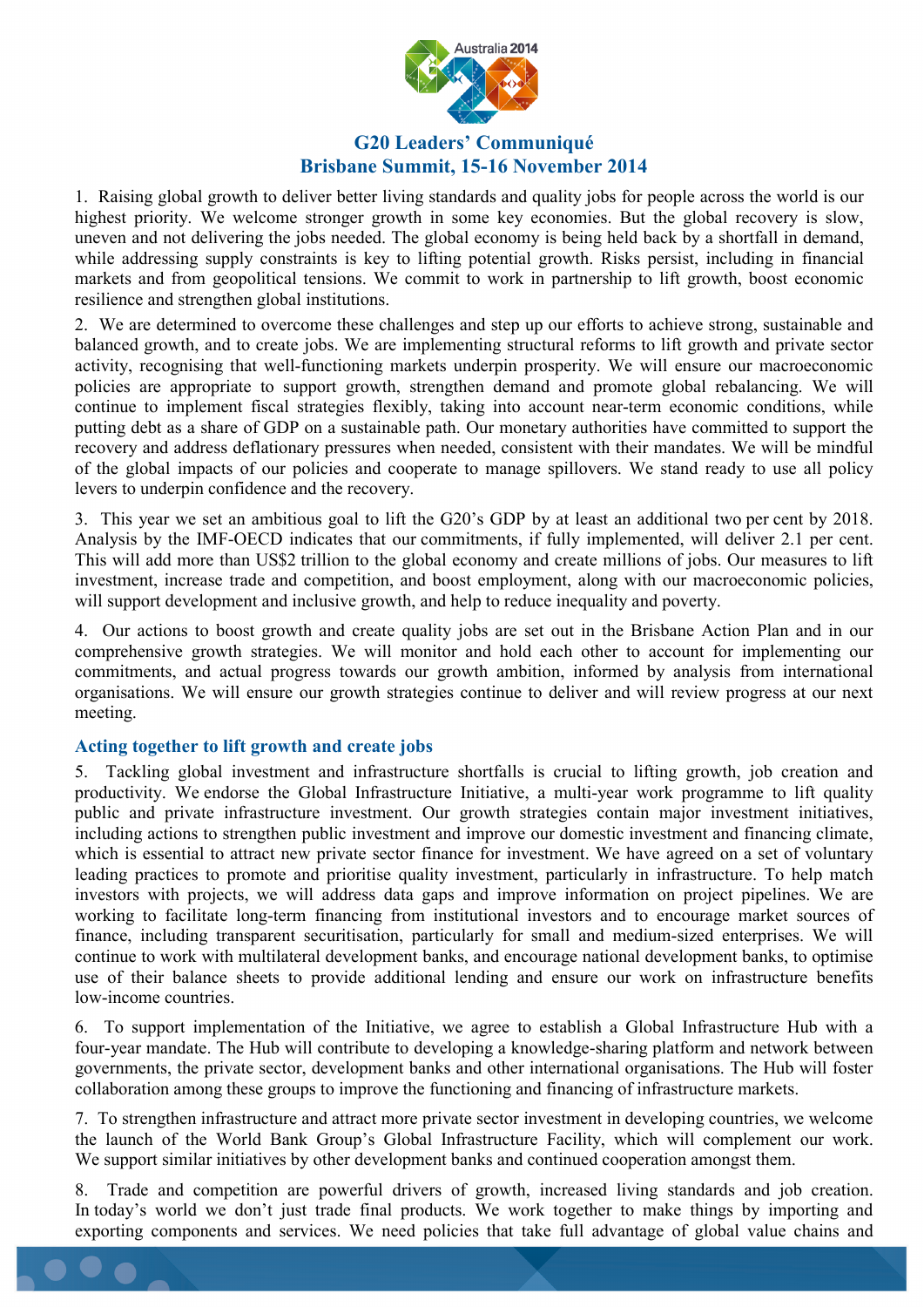encourage greater participation and value addition by developing countries. Our growth strategies include reforms to facilitate trade by lowering costs, streamlining customs procedures, reducing regulatory burdens and strengthening trade-enabling services. We are promoting competition, entrepreneurship and innovation, including by lowering barriers to new business entrants and investment. We reaffirm our longstanding standstill and rollback commitments to resist protectionism.

9. Our actions to increase investment, trade and competition will deliver quality jobs. But we must do more to address unemployment, raise participation and create quality jobs. We agree to the goal of reducing the gap in participation rates between men and women in our countries by 25 per cent by 2025, taking into account national circumstances, to bring more than 100 million women into the labour force, significantly increase global growth and reduce poverty and inequality.

10. We are strongly committed to reducing youth unemployment, which is unacceptably high, by acting to ensure young people are in education, training or employment. Our Employment Plans include investments in apprenticeships, education and training, and incentives for hiring young people and encouraging entrepreneurship. We remain focussed on addressing informality, as well as structural and long-term unemployment, by strengthening labour markets and having appropriate social protection systems. Improving workplace safety and health is a priority. We ask our labour and employment ministers, supported by an Employment Working Group, to report to us in 2015.

11. We are committed to poverty eradication and development, and to ensure our actions contribute to inclusive and sustainable growth in low-income and developing countries. We commit to take strong practical measures to reduce the global average cost of transferring remittances to five per cent and to enhance financial inclusion as a priority. The G20 Food Security and Nutrition Framework will strengthen growth by lifting investment in food systems, raising productivity to expand food supply, and increasing incomes and quality jobs. We support efforts in the United Nations to agree an ambitious post-2015 development agenda. The G20 will contribute by strengthening economic growth and resilience.

#### **Building a stronger, more resilient global economy**

12. Strengthening the resilience of the global economy and stability of the financial system are crucial to sustaining growth and development. We have delivered key aspects of the core commitments we made in response to the financial crisis. Our reforms to improve banks' capital and liquidity positions and to make derivatives markets safer will reduce risks in the financial system. We welcome the Financial Stability Board (FSB) proposal as set out in the Annex requiring global systemically important banks to hold additional loss absorbing capacity that would further protect taxpayers if these banks fail. Progress has been made in delivering the shadow banking framework and we endorse an updated roadmap for further work. We have agreed to measures to dampen risk channels between banks and non-banks. But critical work remains to build a stronger, more resilient financial system. The task now is to finalise remaining elements of our policy framework and fully implement agreed financial regulatory reforms, while remaining alert to new risks. We call on regulatory authorities to make further concrete progress in swiftly implementing the agreed G20 derivatives reforms. We encourage jurisdictions to defer to each other when it is justified, in line with the St Petersburg Declaration. We welcome the FSB's plans to report on the implementation and effects of these reforms, and the FSB's future priorities. We welcome the progress made to strengthen the orderliness and predictability of the sovereign debt restructuring process.

13. We are taking actions to ensure the fairness of the international tax system and to secure countries' revenue bases. Profits should be taxed where economic activities deriving the profits are performed and where value is created. We welcome the significant progress on the G20/OECD Base Erosion and Profit Shifting (BEPS) Action Plan to modernise international tax rules. We are committed to finalising this work in 2015, including transparency of taxpayer-specific rulings found to constitute harmful tax practices. We welcome progress being made on taxation of patent boxes. To prevent cross-border tax evasion, we endorse the global Common Reporting Standard for the automatic exchange of tax information (AEOI) on a reciprocal basis. We will begin to exchange information automatically with each other and with other countries by 2017 or end-2018, subject to completing necessary legislative procedures. We welcome financial centres' commitments to do the same and call on all to join us. We welcome deeper engagement of developing countries in the BEPS project to address their concerns. We will work with them to build their tax administration capacity and implement AEOI. We welcome further collaboration by our tax authorities on cross-border compliance activities.

14. We endorse the 2015-16 G20 Anti-Corruption Action Plan that will support growth and resilience. Our actions are building cooperation and networks, including to enhance mutual legal assistance, recovery of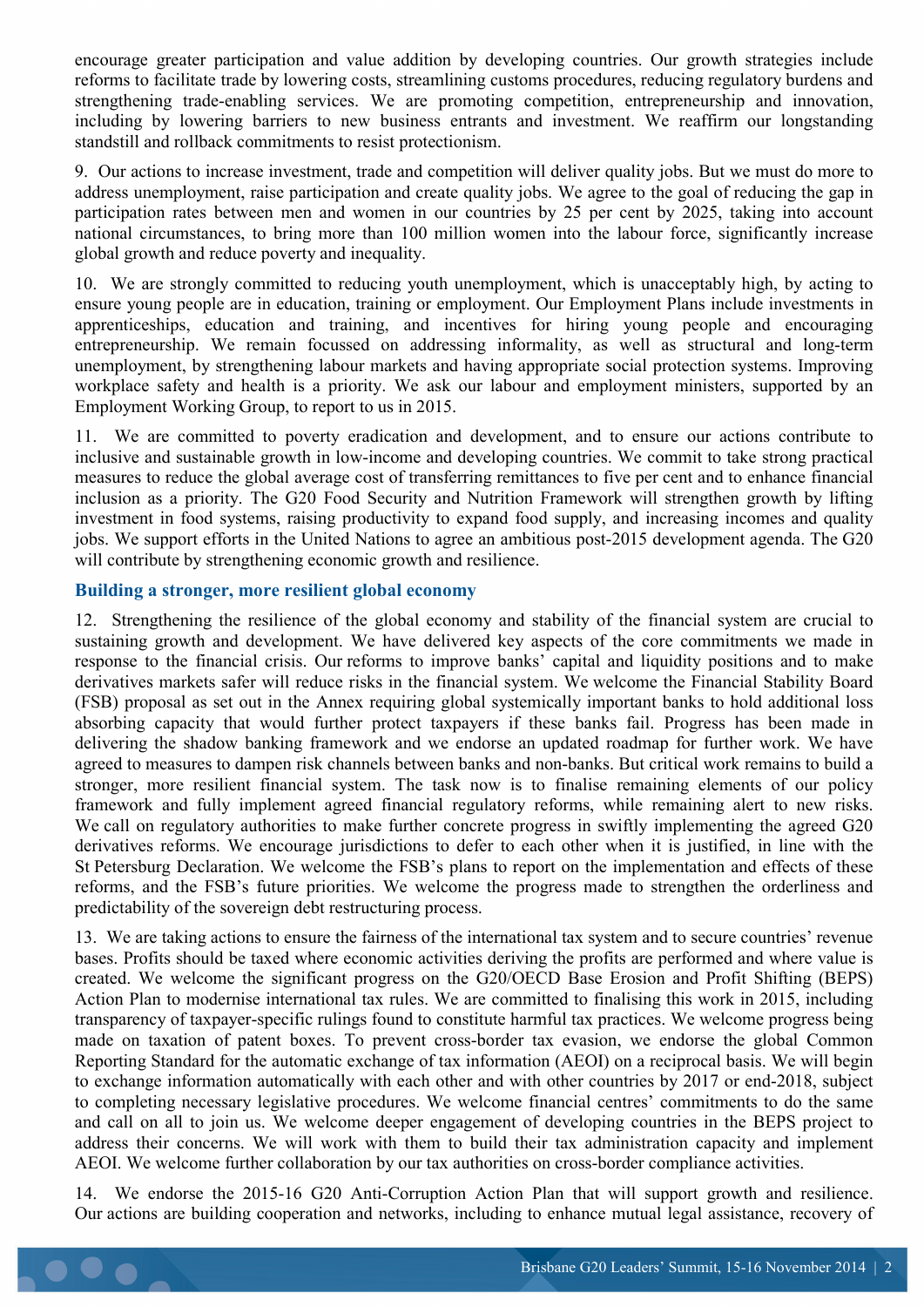the proceeds of corruption and denial of safe haven to corrupt officials. We commit to improve the transparency of the public and private sectors, and of beneficial ownership by implementing the G20 High-Level Principles on Beneficial Ownership Transparency.

### **Strengthening global institutions**

15. The G20 must be at the forefront in helping to address key global economic challenges. Global economic institutions need to be effective and representative, and to reflect the changing world economy. We welcome the increased representation of emerging economies on the FSB and other actions to maintain its effectiveness. We are committed to maintaining a strong, quota-based and adequately resourced International Monetary Fund (IMF). We reaffirm our commitment in St Petersburg and in this light we are deeply disappointed with the continued delay in progressing the IMF quota and governance reforms agreed in 2010 and the 15<sup>th</sup> General Review of Quotas, including a new quota formula. The implementation of the 2010 reforms remains our highest priority for the IMF and we urge the United States to ratify them. If this does not happen by year-end, we ask the IMF to build on its existing work and stand ready with options for next steps.

16. We need a strong trading system in an open global economy to drive growth and generate jobs. To help business make best use of trade agreements, we will work to ensure our bilateral, regional and plurilateral agreements complement one another, are transparent and contribute to a stronger multilateral trading system under World Trade Organization (WTO) rules. These rules remain the backbone of the global trading system that has delivered economic prosperity. A robust and effective WTO that responds to current and future challenges is essential. We welcome the breakthrough between the United States and India that will help the full and prompt implementation of the Trade Facilitation Agreement and includes provisions on food security. We commit to implement all elements of the Bali package and to swiftly define a WTO work programme on the remaining issues of the Doha Development Agenda to get negotiations back on track. This will be important to restore trust and confidence in the multilateral trading system. We agreed to discuss ways to make the system work better when we meet next year. We will continue to provide aid-for-trade to developing countries in need of assistance.

17. Increased collaboration on energy is a priority. Global energy markets are undergoing significant transformation. Strong and resilient energy markets are critical to economic growth. Today we endorse the G20 Principles on Energy Collaboration. We ask our energy ministers to meet and report to us in 2015 on options to take this work forward. Gas is an increasingly important energy source and we will work to improve the functioning of gas markets.

18. Improving energy efficiency is a cost-effective way to help address the rising demands of sustainable growth and development, as well as energy access and security. It reduces costs for businesses and households. We have agreed an Action Plan for Voluntary Collaboration on Energy Efficiency, including new work on the efficiency and emissions performance of vehicles, particularly heavy duty vehicles; networked devices; buildings; industrial processes; and electricity generation; as well as work on financing for energy efficiency. We reaffirm our commitment to rationalise and phase out inefficient fossil fuel subsidies that encourage wasteful consumption, recognising the need to support the poor.

19. We support strong and effective action to address climate change. Consistent with the United Nations Framework Convention on Climate Change (UNFCCC) and its agreed outcomes, our actions will support sustainable development, economic growth, and certainty for business and investment. We will work together to adopt successfully a protocol, another legal instrument or an agreed outcome with legal force under the UNFCCC that is applicable to all parties at the 21<sup>st</sup> Conference of the Parties (COP21) in Paris in 2015. We encourage parties that are ready to communicate their intended nationally determined contributions well in advance of COP21 (by the first quarter of 2015 for those parties ready to do so). We reaffirm our support for mobilising finance for adaptation and mitigation, such as the Green Climate Fund.

20. We are deeply concerned with the humanitarian and economic impact of the Ebola outbreak in Guinea, Liberia and Sierra Leone. We support the urgent coordinated international response and have committed to do all we can to contain and respond to this crisis. We call on international financial institutions to assist affected countries in dealing with the economic impacts of this and other humanitarian crises, including in the Middle East.

21. We remain resolute in our commitment to lift economic growth, support job creation, promote development and build global confidence. We thank Australia for its leadership this year. We look forward to working together in 2015 under Turkey's presidency and to discussing progress at our next meeting in Antalya on 15-16 November 2015. We also look forward to meeting in China in 2016.

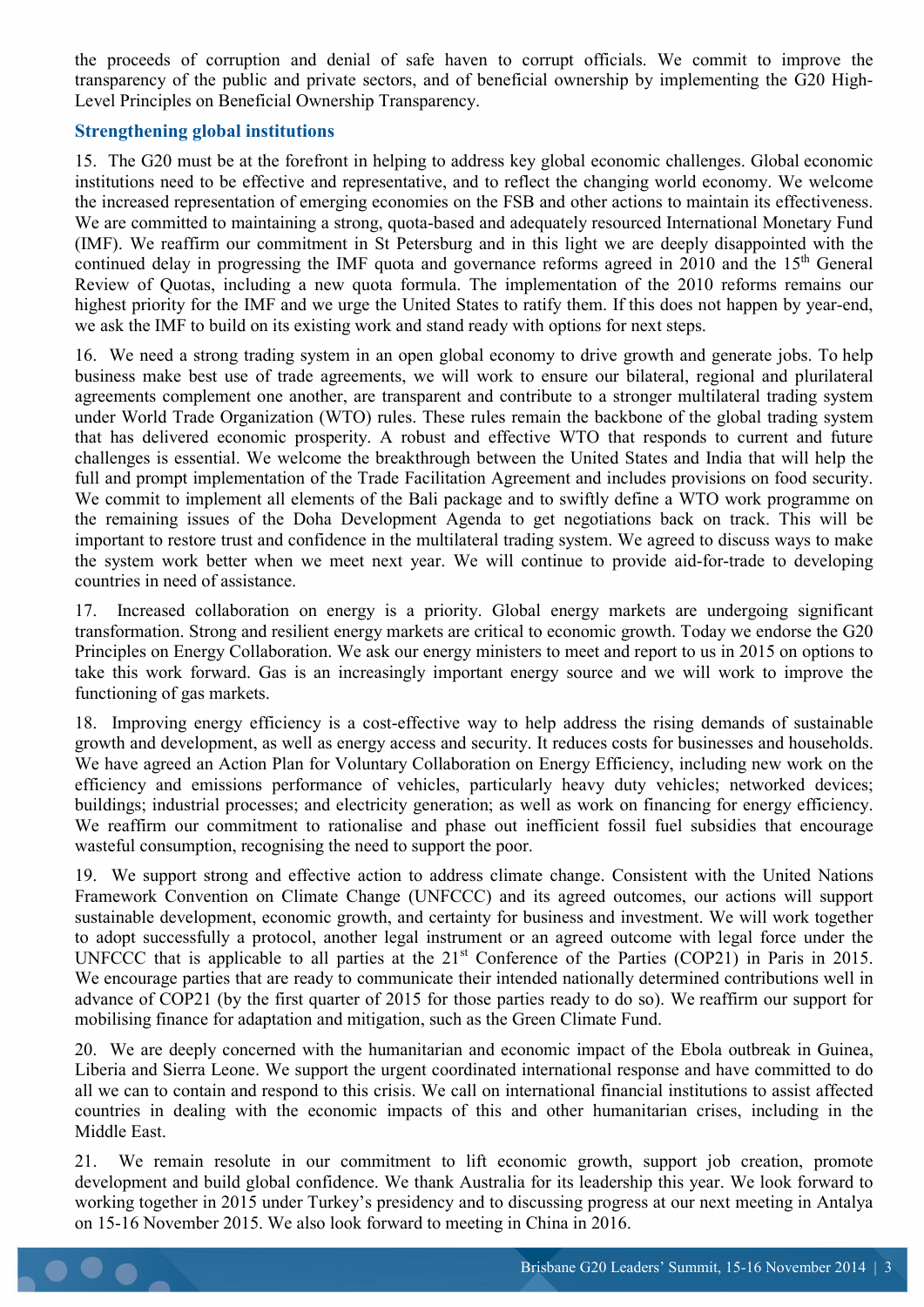### **Annex**

## **Agreed documents**

The following documents agreed by the G20 support our communiqué:

- [Brisbane Action Plan,](https://www.g20.org/sites/default/files/g20_resources/library/brisbane_action_plan.pdf) November 2014
- [G20 Note on the Global Infrastructure Initiative and Hub,](https://www.g20.org/sites/default/files/g20_resources/library/g20_note_global_infrastructure_initiative_hub.pdf) November 2014
- [2014 Financial Inclusion Action Plan,](https://www.g20.org/sites/default/files/g20_resources/library/2014_g20_financial_inclusion_action_plan.pdf) November 2014
- [G20 Plan to Facilitate Remittance Flows,](https://www.g20.org/sites/default/files/g20_resources/library/g20_plan_facilitate_remittance_flows.pdf) November 2014
- [G20 Food Security and Nutrition Framework,](https://www.g20.org/sites/default/files/g20_resources/library/g20_food_security_nutrition_framework.pdf) November 2014
- [Development Working Group Accountability Framework,](https://www.g20.org/sites/default/files/g20_resources/library/g20_development_working_group_accountability_framework.pdf) November 2014
- [2015-16 G20 Anti-Corruption Action Plan,](https://www.g20.org/sites/default/files/g20_resources/library/2015-16%20_g20_anti-corruption_action_plan_0.pdf) November 2014
- [G20 High-Level Principles on Beneficial Ownership Transparency,](https://www.g20.org/sites/default/files/g20_resources/library/g20_high-level_principles_beneficial_ownership_transparency.pdf) November 2014
- [G20 Principles on Energy Collaboration,](https://www.g20.org/sites/default/files/g20_resources/library/g20_principles_energy_collaboration.pdf) November 2014
- [G20 Energy Efficiency Action Plan,](https://www.g20.org/sites/default/files/g20_resources/library/g20_energy_efficiency_action_plan.pdf) November 2014
- [The 2015 G20 Accountability Assessment Process,](https://www.g20.org/sites/default/files/g20_resources/library/2015_g20_accountability_assessment_process.pdf) November 2014
- [2014 Accountability Assessment Report,](https://www.g20.org/sites/default/files/g20_resources/library/2014_accountability_assessment_report.pdf) November 2014

## **Ministerial statements**

- [Communiqué, Meeting of G20 Finance Ministers and Central Bank Governors,](https://www.g20.org/sites/default/files/g20_resources/library/Communique%20G20%20Finance%20Ministers%20and%20Central%20Bank%20Governors%20Cairns.pdf) Cairns, 20-21 September 2014
- [G20 Labour and Employment Ministerial Declaration,](https://www.g20.org/sites/default/files/g20_resources/library/2014%20LEMM%20Declaration.pdf) Melbourne, 10-11 September 2014, including G20 Statement on Safer and Healthier Workplaces
- [Chairman's Summary, Meeting of G20 Trade Ministers,](https://www.g20.org/sites/default/files/g20_resources/library/20140720-Chair-Summary-TMM-Syd.pdf) Sydney, 29 July 2014
- [Communiqué, Meeting of G20 Finance Ministers and Central Bank Governors,](https://www.g20.org/sites/default/files/g20_resources/library/communique-fmcbg-washington-april-2014.pdf) Washington DC, 10-11 April 2014
- [Communiqué, Meeting of G20 Finance Ministers and Central Bank Governors,](https://www.g20.org/sites/default/files/g20_resources/library/Communique%20Meeting%20of%20G20%20Finance%20Ministers%20and%20Central%20Bank%20Governors%20Sydney%2022-23%20February%202014_0.pdf) Sydney, 22-23 February 2014

# **Supporting documents**

We welcome the delivery of the following documents:

- [G20 Members' Comprehensive Growth Strategies,](http://www.g20.org/official_resources/current_presidency/growth_strategies) November 2014
- [G20 Members' Country Employment Plans,](http://www.g20.org/official_resources/current_presidency/employment_plans) November 2014
- **[IMF Surveillance Note,](https://www.g20.org/sites/default/files/g20_resources/library/IMF_surveillance_note.pdf) November 2014**
- [Quantifying the Impact of G-20 Members' Growth Strategies,](https://www.g20.org/sites/default/files/g20_resources/library/quantifying_impact_g20_members_growth_strategies.pdf) OECD/IMF report, November 2014
- [Growth Strategies: G20 Emerging Market Economies –](https://www.g20.org/sites/default/files/g20_resources/library/growth_strategies_g20_emerging_market_economies.pdf) World Bank Group Assessment, November 2014
- [Global Infrastructure Facility: Update for G20 Leaders,](https://www.g20.org/sites/default/files/g20_resources/library/GIF_update_g20_leaders.pdf) World Bank Group, November 2014
- [G20/OECD Report on Effective Approaches to Support Implementation of the G20/OECD High-Level](https://www.g20.org/sites/default/files/g20_resources/library/report_effective_approaches_g20_OECD.pdf)  [Principles on Long-Term Investment Financing by Institutional Investors,](https://www.g20.org/sites/default/files/g20_resources/library/report_effective_approaches_g20_OECD.pdf) and [Annex,](https://www.g20.org/sites/default/files/g20_resources/library/annex_report_effective_approaches_g20_OECD.pdf) November 2014
- [Report on G20 Trade and Investment Measures,](https://www.g20.org/sites/default/files/g20_resources/library/reports_g20_trade_investment_measures.pdf) WTO, OECD, and UNCTAD, November 2014
- [G20 Labour Markets: Outlook, Key Challenges and Policy Responses,](https://www.g20.org/sites/default/files/g20_resources/library/g20_labour_markets_outlook_key_challenges.pdf) OECD, ILO and World Bank Group, November 2014
- [Opportunities for Economic Growth and Job Creation in Relation to Food Security and Nutrition,](https://www.g20.org/sites/default/files/g20_resources/library/opportunities_economic_growth_job_creation_FSN.PDF) FAO and OECD (with inputs from ADB, IFAD, ILO, IFPRI and WTO), September 2014
- Financial Reforms: Completing the Job and [Looking Ahead, Financial Stability Board Chairman's Letter to](https://www.g20.org/sites/default/files/g20_resources/library/financial_reforms_completing_job_looking_ahead.pdf)  [G20 Leaders,](https://www.g20.org/sites/default/files/g20_resources/library/financial_reforms_completing_job_looking_ahead.pdf) November 2014
- [Adequacy of loss-absorbing capacity of global systemically important banks in resolution,](https://www.g20.org/sites/default/files/g20_resources/library/adequacy_loss-absorbing_capacty_global_systemically_important_banks.pdf) Financial Stability Board, November, 2014
- [Cross-Border Recognition of Resolution Action,](https://www.g20.org/sites/default/files/g20_resources/library/cross-border_recognition_resoultion_action.pdf) Financial Stability Board, September 2014
- [Updated G20 Roadmap towards Strengthened Oversight and Regulation of Shadow Banking in 2015,](https://www.g20.org/sites/default/files/g20_resources/library/updated_g20_roadmap_strengthened_oversight_regulation_2015.pdf) Financial Stability Board, November 2014